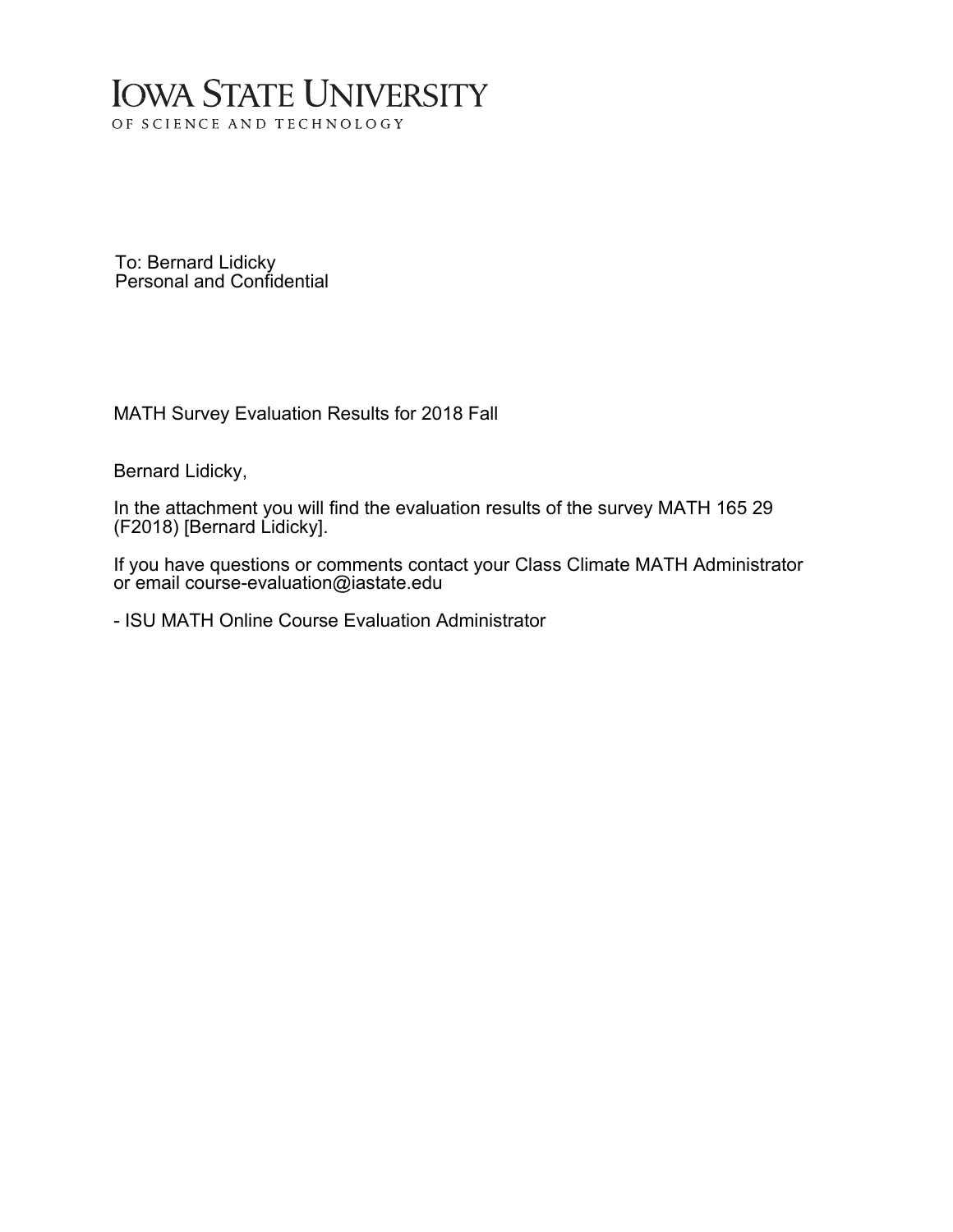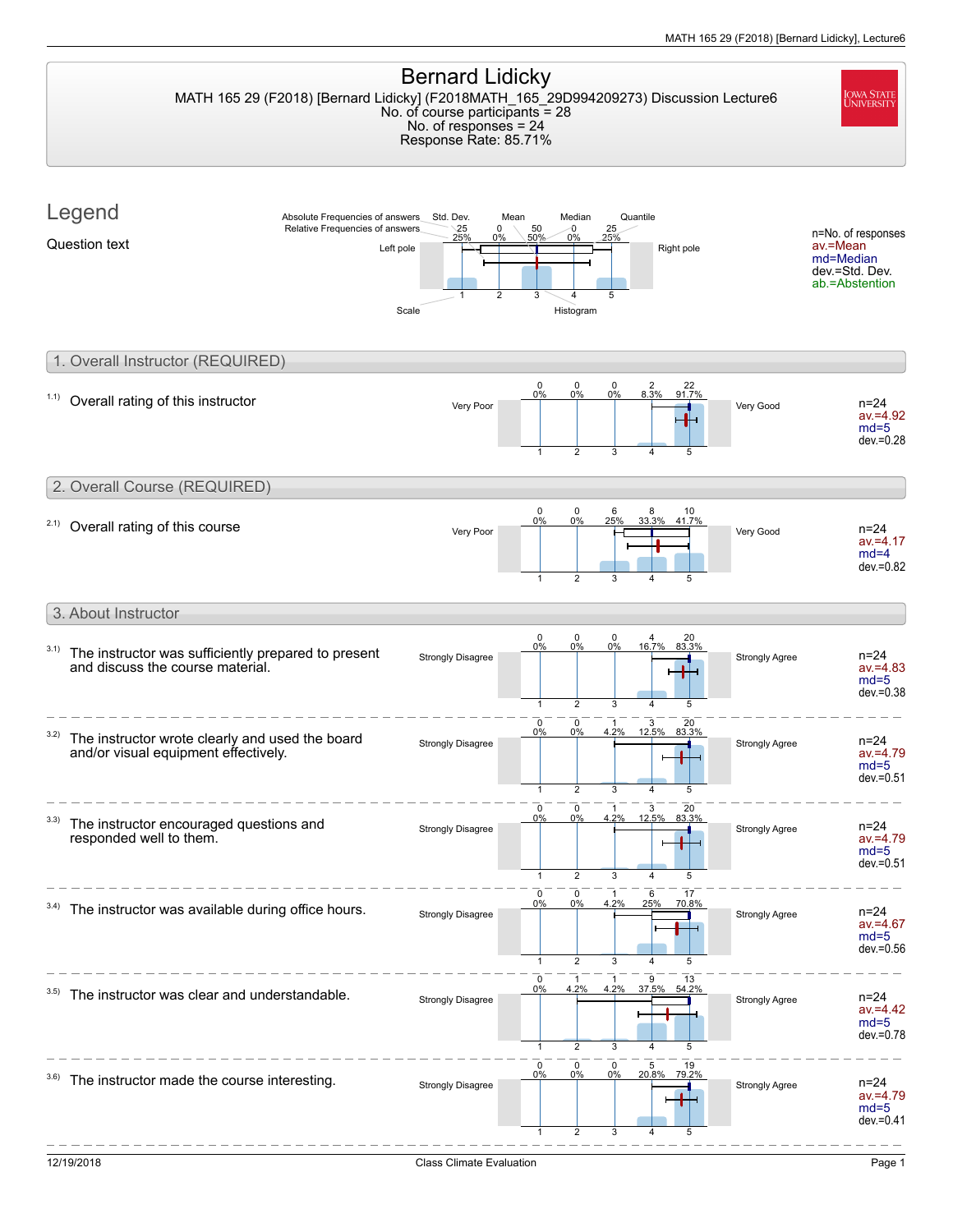

 $\blacksquare$ --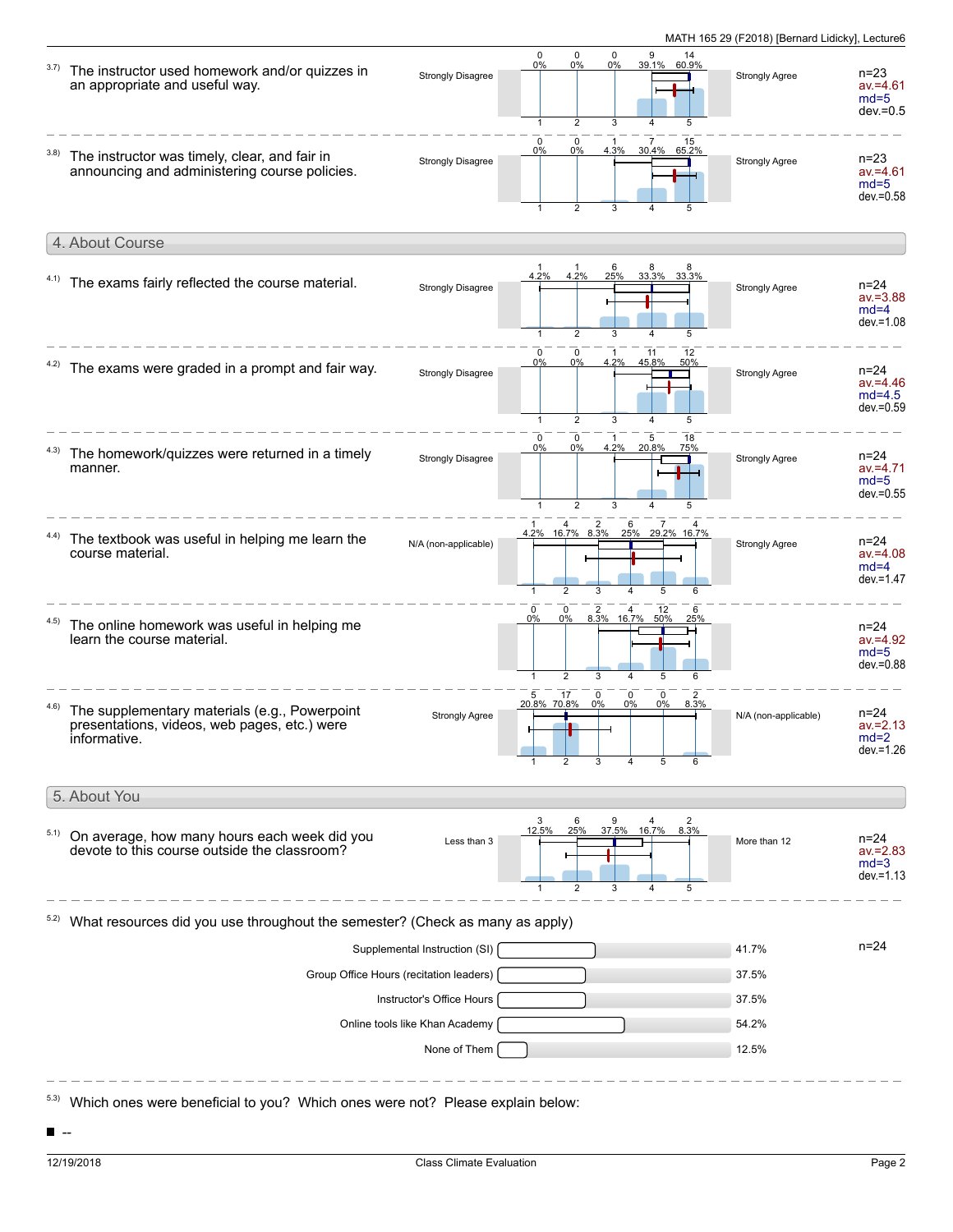- All of the ones I used
- Going in to ask questions helped me a lot
- I lalso had a tutor for calculus.
- I prefer to have ease of access when I am looking for assistance and I also like to figure things out on my own as opposed to seeking help  $\blacksquare$ from others. As a result, I found the online resources to be the most beneficial.
- Khan academy
- My tutor was not very good. The instructors of this course are some of the smartest people I have ever met and I feel very lucky to have learned from them.
- Office hours
- The SI and recitation instructors were very helpful.
- The most beneficial resource were Butler's lecture videos.
- The office hours were very helpful, but I wisht there were more online tools that were specific to this course.
- Tutoring, online and office hours
- not

I don't use extra time to study math

### 6. Other

## 6.1) Additional Comments

--

- Benard LiDicky touched my life in a way that no other recitation leader has. He is a man among men and the perfect teacher I could ask for. I am so glad I had to chance to meet this man and learn calculus from him. There is nothing more this man could have done to make this semester better, he is the perfect recitation leader. Thank you LiDicky.
- Bernard Lidicky might be one of the best people I have ever met  $\blacksquare$
- Bernard is my favorite
- $\blacksquare$ I thoroughly enjoyed this recitation leader. He combined a sense of humor to keep the class interesting with an extensive knowledge over the course material to be able to effectively explain the content and answer any questions presented.
- Make SI more mainstream and advertised, tests were also a little too difficult. Either make tests a tad easier or make quizzes harder so students have some effective practice for the test!
- $\blacksquare$ Tests were too tricky and did not accurately represent what we knew. Just because we couldn't work our way around a trick we had never seen before doesn't mean we do not understand calculus.
- no comments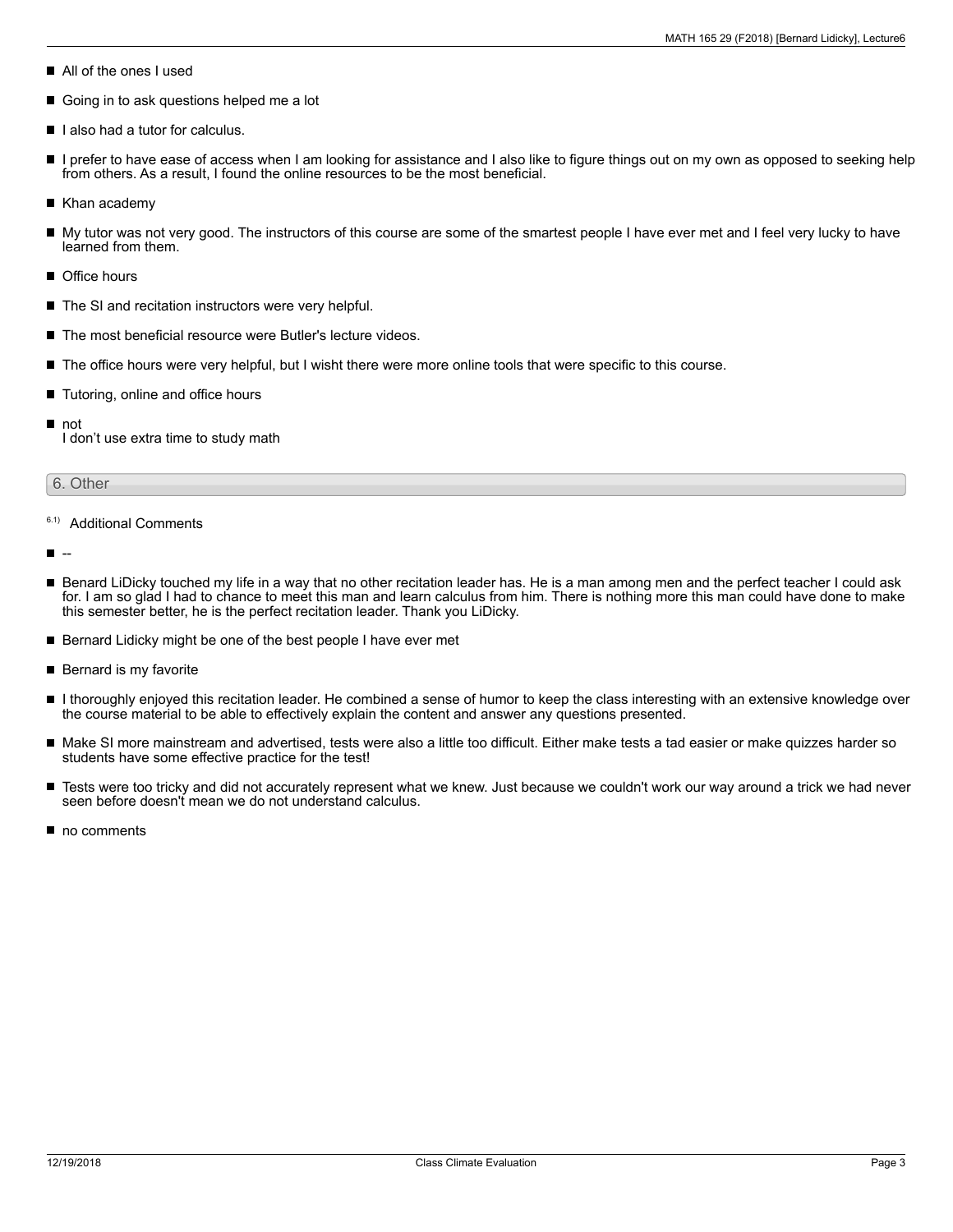# Histogram for scaled questions

#### Overall rating of this instructor



The instructor wrote clearly and used the board and/or visual equipment effectively.



The instructor was clear and understandable.



The instructor was timely, clear, and fair in announcing and administering course policies.



Overall rating of this course



The instructor encouraged questions and responded well to them.



The instructor made the course interesting.



The exams fairly reflected the course material.



The instructor was sufficiently prepared to present and discuss the course material.



The instructor was available during office hours.



The instructor used homework and/or quizzes in an appropriate and useful way.



The exams were graded in a prompt and fair way.

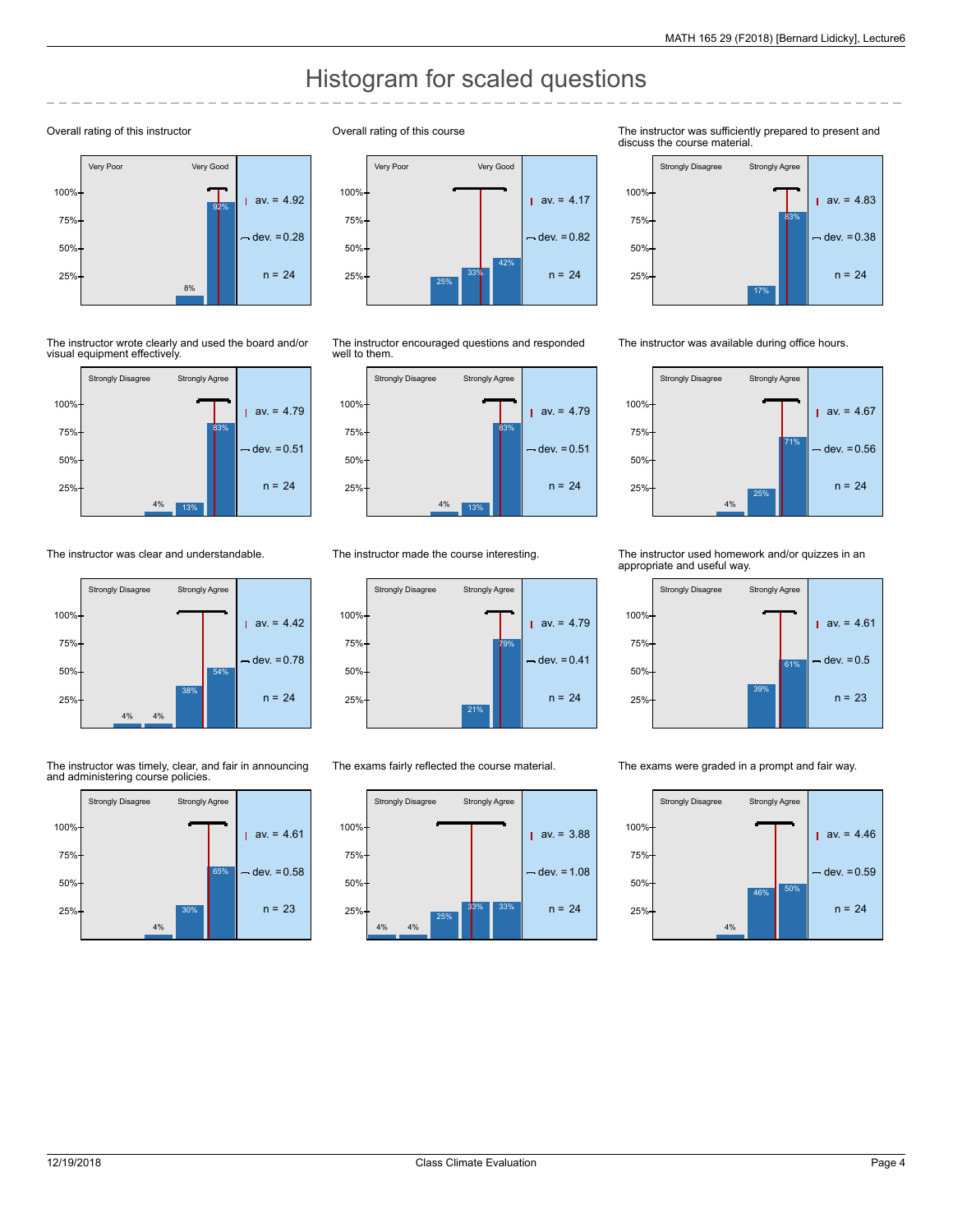25%

The homework/quizzes were returned in a timely manner.



The textbook was useful in helping me learn the course material.



On average, how many hours each week did you devote to this course outside the classroom?



The online homework was useful in helping me learn the course material. 50%  $|$  av. = 4.92  $-$  dev. = 0.88 50% 75% 100%

 $25\%$  n = 24

8% 17%

The supplementary materials (e.g., Powerpoint presentations, videos, web pages, etc.) were

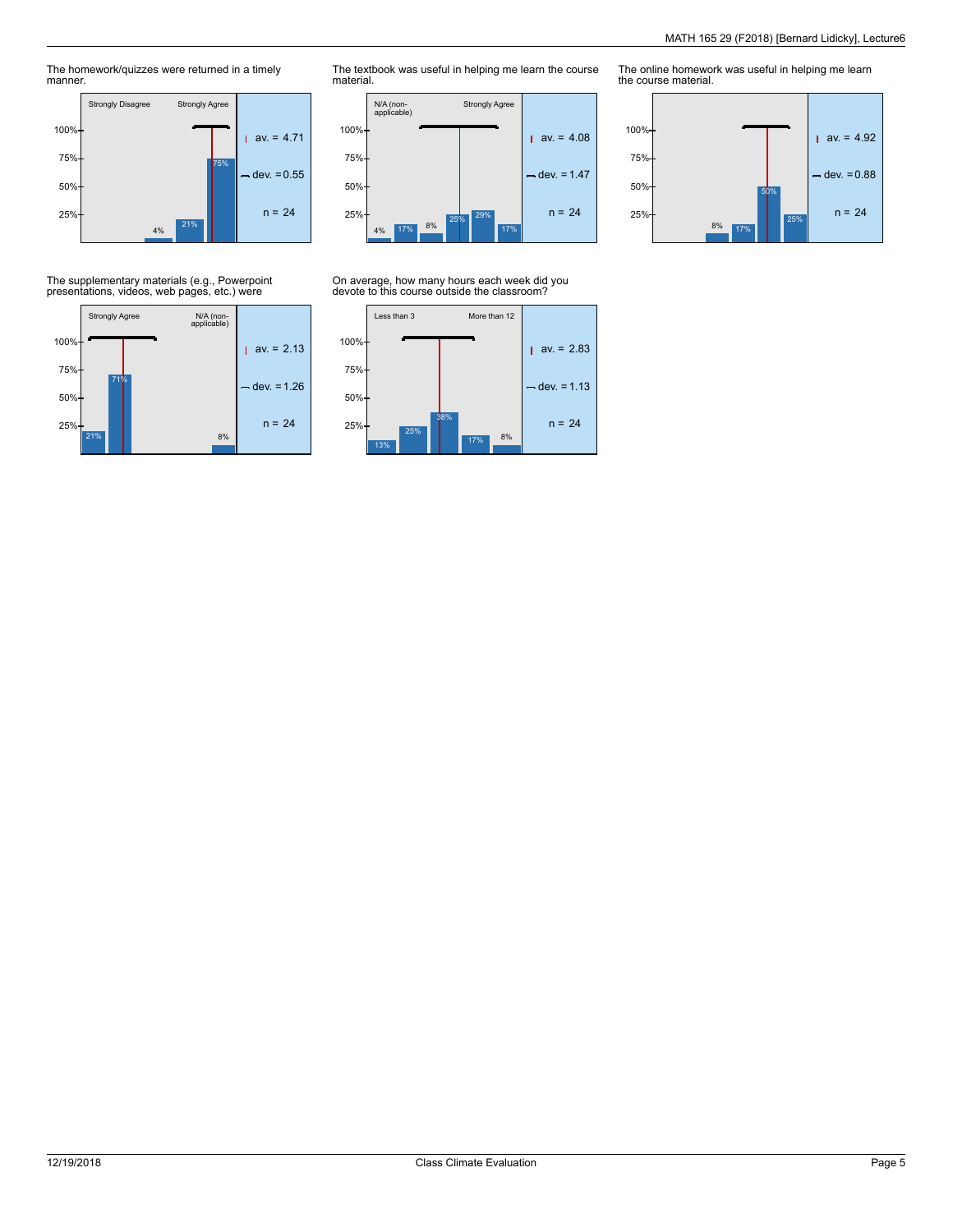| Profile                      |                                                                                                                             |                                                                                |  |  |                       |          |             |                            |                              |  |
|------------------------------|-----------------------------------------------------------------------------------------------------------------------------|--------------------------------------------------------------------------------|--|--|-----------------------|----------|-------------|----------------------------|------------------------------|--|
|                              | Subunit:<br>Name of the instructor:<br>Name of the course:<br>(Name of the survey)<br>Values used in the profile line: Mean | <b>MATH</b><br><b>Bernard Lidicky</b><br>MATH 165 29 (F2018) [Bernard Lidicky] |  |  |                       |          |             |                            |                              |  |
|                              | 1. Overall Instructor (REQUIRED)                                                                                            |                                                                                |  |  |                       |          |             |                            |                              |  |
|                              | 1.1) Overall rating of this instructor                                                                                      | Very Poor                                                                      |  |  | Very Good             | $n = 24$ |             |                            | av.=4.92 md=5.00 dev.=0.28   |  |
| 2. Overall Course (REQUIRED) |                                                                                                                             |                                                                                |  |  |                       |          |             |                            |                              |  |
|                              | 2.1) Overall rating of this course                                                                                          | Very Poor                                                                      |  |  | Very Good             | $n=24$   |             |                            | $av = 4.17$ md=4.00 dev=0.82 |  |
| 3. About Instructor          |                                                                                                                             |                                                                                |  |  |                       |          |             |                            |                              |  |
| 3.1)                         | The instructor was sufficiently prepared to<br>present and discuss the course material.                                     | Strongly<br>Disagree                                                           |  |  | <b>Strongly Agree</b> | $n = 24$ |             |                            | av.=4.83 md=5.00 dev.=0.38   |  |
| 3.2)                         | The instructor wrote clearly and used the board<br>and/or visual equipment effectively.                                     | Strongly<br>Disagree                                                           |  |  | <b>Strongly Agree</b> | $n = 24$ | $av = 4.79$ | md=5.00 dev.=0.51          |                              |  |
| 3.3)                         | The instructor encouraged questions and<br>responded well to them.                                                          | Strongly<br>Disagree                                                           |  |  | <b>Strongly Agree</b> | $n = 24$ | $av = 4.79$ | md=5.00 dev.=0.51          |                              |  |
| 3.4)                         | The instructor was available during office<br>hours.                                                                        | Strongly<br>Disagree                                                           |  |  | <b>Strongly Agree</b> | $n = 24$ |             |                            | av.=4.67 md=5.00 dev.=0.56   |  |
| 3.5)                         | The instructor was clear and understandable.                                                                                | Strongly<br>Disagree                                                           |  |  | <b>Strongly Agree</b> | $n = 24$ |             |                            | av.=4.42 md=5.00 dev.=0.78   |  |
| 3.6)                         | The instructor made the course interesting.                                                                                 | Strongly<br>Disagree                                                           |  |  | <b>Strongly Agree</b> | $n=24$   |             | av.=4.79 md=5.00 dev.=0.41 |                              |  |
| 3.7)                         | The instructor used homework and/or quizzes<br>in an appropriate and useful way.                                            | Strongly<br>Disagree                                                           |  |  | <b>Strongly Agree</b> | $n = 23$ | $av = 4.61$ |                            | md=5.00 dev.=0.50            |  |
| 3.8)                         | The instructor was timely, clear, and fair in<br>announcing and administering course policies.                              | Strongly<br><b>Disagree</b>                                                    |  |  | <b>Strongly Agree</b> | $n = 23$ | $av = 4.61$ |                            | md=5.00 dev.=0.58            |  |
|                              | 4. About Course                                                                                                             |                                                                                |  |  |                       |          |             |                            |                              |  |
|                              | 4.1) The exams fairly reflected the course material.                                                                        | Strongly<br><b>Disagree</b>                                                    |  |  | <b>Strongly Agree</b> | $n = 24$ | $av = 3.88$ |                            | md=4.00 dev.=1.08            |  |
|                              | 4.2) The exams were graded in a prompt and fair<br>way.                                                                     | Strongly<br>Disagree                                                           |  |  | Strongly Agree        | $n = 24$ | $av = 4.46$ |                            | md=4.50 dev.=0.59            |  |
|                              | 4.3) The homework/quizzes were returned in a<br>timely manner.                                                              | Strongly<br>Disagree                                                           |  |  | Strongly Agree        | $n = 24$ | $av = 4.71$ |                            | md=5.00 dev.=0.55            |  |
|                              | 4.4) The textbook was useful in helping me learn<br>the course material.                                                    | N/A (non-<br>applicable)                                                       |  |  | <b>Strongly Agree</b> | $n = 24$ | $av = 4.08$ |                            | md=4.00 dev.=1.47            |  |
| 4.5)                         | The online homework was useful in helping me<br>learn the course material.                                                  |                                                                                |  |  |                       | $n = 24$ |             |                            | av.=4.92 md=5.00 dev.=0.88   |  |